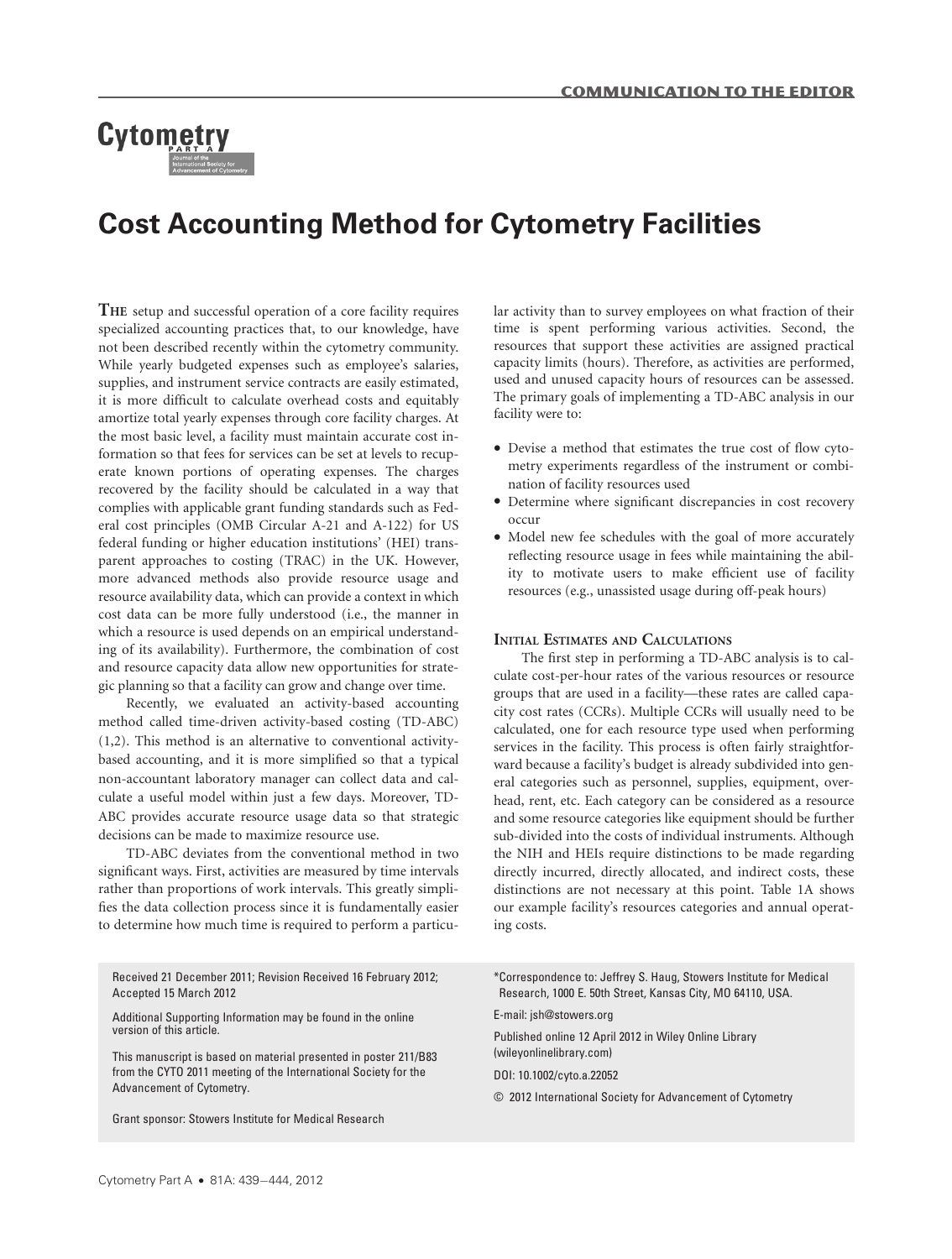To calculate the CCRs for each resource, simply divide the cost of the resource for a given time period (usually 1 year) by the resource's practical capacity for the same time period (Table 1C). For example, if a personnel cost of \$150,000 supports three full-time scientists with a combined practical working capacity of 4,633 h per year (Table 1B), then the personnel CCR equals \$32.38/h (\$150,000/4,633 h). The personnel capacity is straightforward since labor laws regulate the length of a workweek; however, determining the capacity of non-human resources may require more consideration. For example, although the theoretical capacity of analyzer1 is 24 h per day and 7 days a week, this is not the actual capacity, or "practical" capacity, of the resource. If a facility staff member's assistance is required to use the analyzer, then there is a practical reduction in the instruments' capacity. The capacity values for building or laboratory space rental as well as utilities and facility maintenance may be determined as equal to the yearly hours of operation. When determining the practical capacities of resources, be sure the figures are reflective of the particular facility's operation strategy. Different facilities will inevitably have varying capacity limits for personnel and instrument resources depending on circumstances.

In our example, the calculation of a full set of CCRs required approximately 2 h of work (Supporting Information Table S3). We began the process with an accepted 2011 facility budget, with well-defined resource classification. The majority of time used for this process was spent verifying indirect costs that were accounted for by other institute cost centers such as maintenance contracts, depreciation, and overhead.

The second step in building the TD-ABC model involves listing the facility's core activities and identifying the average time durations required to perform each activity (Table 1D, columns 1 and 2). This list should contain enough detail to account for most of a facility's variety of work. At the same time, the activities should be general enough so they represent a consensus from the facility's team regarding the fundamental units of the work. Time durations should be assigned to each activity. In our example, a team of cytometrists identified 17 activities (Table 1D, items 1–17) that could be differentially combined to represent almost any experiment or assay performed in the facility. The team also determined there was still a small but significant portion of their work not described by these 17 activities and therefore generated four somewhat more general "per-hour" activities that could be used to represent the remaining categories of work (Table 1D, items 18– 21). One should attempt to achieve a balance between building a set of activities that is overly extensive and cumbersome to work with and one that is overly simplistic and cannot sufficiently encompass a full enough range of the facility's work. The facility's staff will likely be the most qualified to generate such a list, and once consensus has been reached regarding the list of activities, two more columns are added to the table, cost drivers and cost of activity (Table 1D, columns 3 and 4). The term cost driver is defined as a specific resource or combination of resources that ''drives'' the cost of the activity and, in our case, was equal to the sum of all applicable CCRs. Therefore, in this column we identified the appropriate combination

of CCRs (from Table 1C, column 4) associated with performing each activity by listing the resources that support the row's activity. Note that in the Table 1D cost driver column, personnel may or may not be included in the sum of CCRs depending on whether an experiment requires staff assistance. Lastly, the cost of activity column, which is defined as the cost of performing one instance or unit of the activity, was populated by multiplying the average time required for the activity by the sum of CCR values associated with each resource listed in the cost drivers column. An excel spreadsheet containing example calculations can be found in Supporting Information (http:// db.tt/j30sxZV5).

This second step required approximately 2 h of facility staff group discussion. The TD-ABC concepts were introduced to the team during a lab meeting and the team was asked to generate the consensus list of fundamental unit of work (i.e., activity list). At the subsequent lab meeting, the team reexamined the list, made minor alterations and agreed upon the average time required to perform each activity (Supporting Information Table S3).

### DATA COLLECTION AND ANALYSIS

One of the major disadvantages of conventional cost accounting methods is the amount of effort required to collect and maintain a dataset. In many cases, methods were abandoned for this reason alone (3). To avoid the same pitfall, we designed a database with a quick data entry format (Filemaker database files can be accessed at http://db.tt/j30sxZV5). Figure 1 shows an example of the database's primary layout for the collection of activity level and resource use data (activity data). Several features were crucial for quick and accurate data entry. Foremost, the layout was designed for a one-page view of the facility's fundamental units of activities, and radio buttons were used to enter numeric values; 0, 1, or ''other.'' Also, most fields defaulted to the null selection, indicating that the activities were not performed during the service. If an activity was performed, the "1" radio button was selected; and when an activity was performed multiple times, the "other" selection opened a text field so that a number could be entered to represent the number of times the activity was performed. The resulting costs of activities for each service were automatically reported on a second page (Supporting Information Fig. S1).

Using this approach, data was entered following each experiment for several months (March to May 2011). Data entry took about 1 min per experiment, and the facility members' general consensus was that the system allowed activities to be mixed and matched to accurately represent all possible services provided by the facility. This example data set can be found within the referenced Filemaker database.

Initially, we used the database to calculate the example facility's actual cost and capacity usage and found that several summary representations of the dataset were useful as starting points for analyses. Examples of these analyses are included in Supporting Information (Figs. S2 and S3). However, this was not the limit of the database's usefulness. We designed the database so that multiple cost/capacity value sets could be tested against the activity data. This provided the opportunity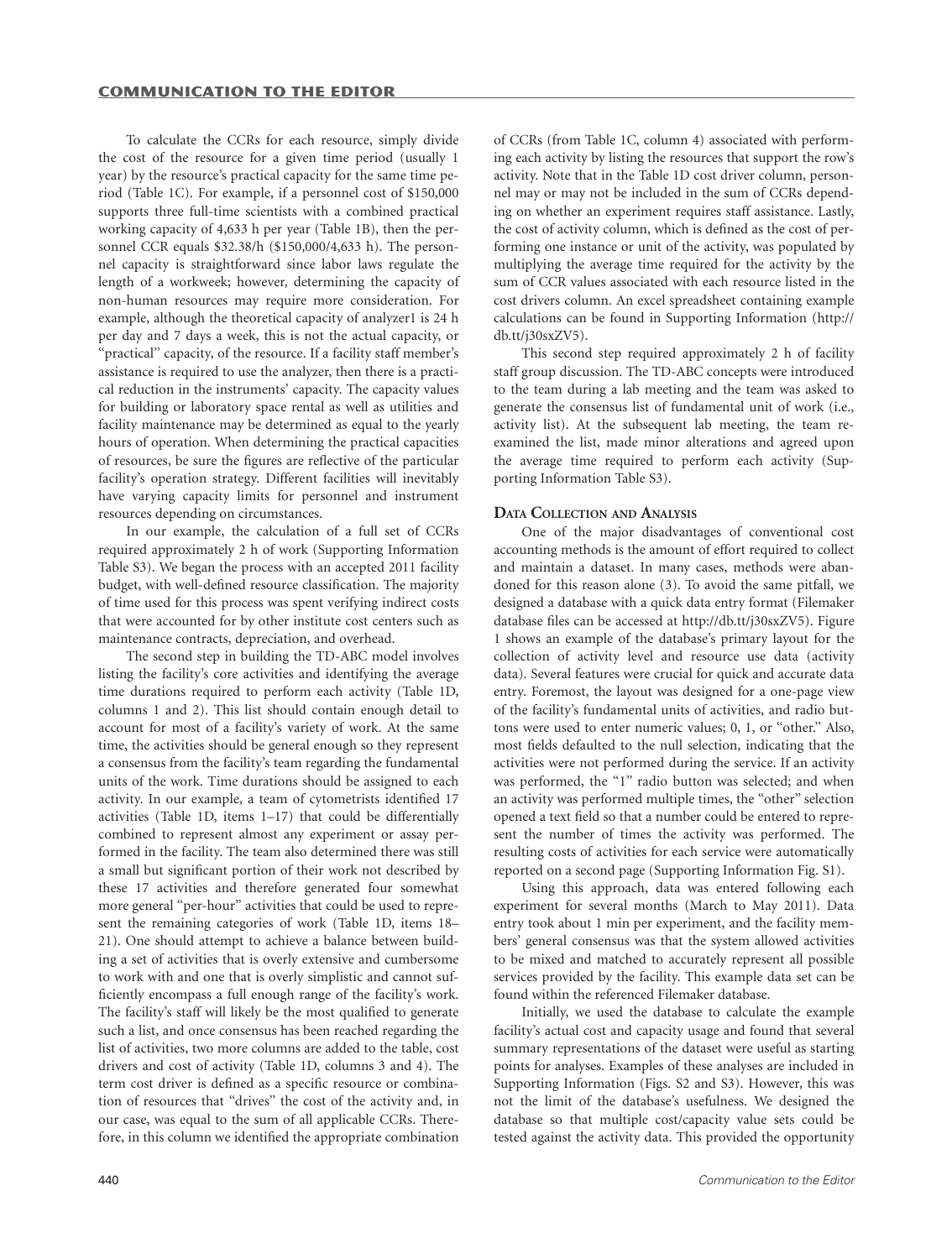|                                              |                 | Annual<br>operating<br>cost (payroll,<br>materials,<br>maintence | Annual                 | <b>Total Annual</b>        |                                                | <b>Cytometry Resources</b>                        | <b>Total Annual</b><br>Cost                                                    | <b>Total Practial</b><br>Capacity<br>(hours) | CCR<br>(cost/hour)                          |                         | CCR<br>(cost/minute) | Index                                    |
|----------------------------------------------|-----------------|------------------------------------------------------------------|------------------------|----------------------------|------------------------------------------------|---------------------------------------------------|--------------------------------------------------------------------------------|----------------------------------------------|---------------------------------------------|-------------------------|----------------------|------------------------------------------|
| <b>Cytometry Resources</b>                   |                 | agreements)                                                      | <b>Depreciation</b>    | Cost                       |                                                | 3 Lab Personnel                                   | \$<br>150,000                                                                  |                                              | 4,633<br>\$                                 | 32.38<br>\$             | 0.54                 | P                                        |
| ab Personnel                                 | \$.             | 150,000                                                          |                        | 150,000                    | <b>Supplies</b>                                |                                                   | $\mathsf{S}$<br>150,000                                                        |                                              | 6,240<br>Ś                                  | 24.04<br>Ś              | 0.40                 | S                                        |
| <b>Supplies</b>                              | \$              | 150,000                                                          |                        | 150,000                    |                                                | Overhead(Maint./Util.)                            | $\mathsf{S}$                                                                   | 9,400                                        | 6,240<br>\$                                 | 1.51<br>\$              | 0.03                 | $\Omega$                                 |
| Overhead(Maint./Util.)                       | \$              | 9,400                                                            |                        | 9,400                      |                                                | IT Infrastructure                                 | $\mathsf{S}$                                                                   | 5,000                                        | 6,240<br>\$                                 | 0.80<br>\$              | 0.01                 | IT                                       |
| <b>IT Infrastructure</b>                     | \$              | 5,000                                                            |                        | 5,000                      | <b>Computers</b>                               |                                                   | $\mathsf{S}$                                                                   | 6,667                                        | 6,240<br>Ŝ.                                 | 1.07<br><b>S</b>        | 0.02                 | с                                        |
| Computers                                    | \$              |                                                                  | 6,667                  | 6,667                      |                                                | <b>High-Speed Sorter1</b>                         | $\mathsf{S}$<br>70,000                                                         |                                              | 2,808<br>Ś                                  | 24.93<br>\$             | 0.42                 | Sort 1                                   |
| <b>High-Speed Sorter1</b>                    | \$              | 30,000                                                           | Ś<br>40,000            | 70,000                     |                                                | <b>High-Speed Sorter2</b>                         | $\boldsymbol{\zeta}$<br>70,000                                                 |                                              | 2,808<br>S                                  | 24.93<br>\$             | 0.42                 | Sort 2                                   |
| <b>High-Speed Sorter2</b>                    | \$              | 30,000                                                           | 40,000<br>s.           | 70,000                     | Analyzer1                                      |                                                   | $\boldsymbol{\zeta}$<br>26,250                                                 |                                              | 5,928                                       | 4.43<br>Ŝ               | 0.07                 | Analy 1                                  |
| Analyzer1                                    | \$              | 11.250                                                           | 15,000<br>Ŝ            | 26,250                     | Analyzer2                                      |                                                   | $\mathsf{S}$<br>19,250                                                         |                                              | 5,928                                       | 3.25<br>Ŝ               | 0.05                 | Analy 2                                  |
| Analyzer2                                    | \$              | 8,250                                                            | 11,000<br><sub>S</sub> | 19,250                     | Analyzer3                                      |                                                   | 12,250<br>$\mathsf{S}$                                                         |                                              | 5,928<br>s                                  | 2.07<br>\$              | 0.03                 | Analy 3                                  |
| Analyzer3                                    | \$<br>Ś         | 5,250<br>$3,000$ \$                                              | \$<br>7,000<br>4,000   | 12,250                     | Analyzer4                                      |                                                   | $\mathsf{S}$                                                                   | 7,000                                        | $5,928$ \$                                  | 1.18<br>Ś               | 0.02                 | Analy 4                                  |
| Analyzer4<br><b>Macro Particle Sorter</b>    | \$              | 15,000 \$                                                        | 20,000                 | 7,000<br>35,000            |                                                | <b>Marco Particle Sorter</b>                      | $\mathsf{S}$<br>35,000                                                         |                                              | $1,872$ \$                                  | 18.70<br><b>S</b>       | 0.31                 | <b>MPS</b>                               |
| B)                                           |                 |                                                                  |                        |                            |                                                |                                                   |                                                                                |                                              |                                             |                         |                      |                                          |
| <b>Cytometry Resources</b>                   | Days            |                                                                  | Annual<br>holidays     | Annual<br>vacation<br>days | <b>Theoretical</b><br>capcity days<br>per year | <b>Theoretical</b><br>capcity<br>hours per<br>day | Non<br>production<br>hours per<br>day (breaks,<br>training,<br>naintenance etc | <b>Practial</b><br>capcity hour<br>per day   | Annual<br>practical<br>capacity per<br>unit | <b>Units</b>            |                      | <b>Total Practial</b><br><b>Capacity</b> |
| Lab Personnel                                | 260             |                                                                  | 11                     | 15                         | 234                                            | 8                                                 | 1.4                                                                            | 6.6                                          | 1,544                                       | 3                       |                      | 4,633                                    |
| <b>Supplies</b>                              | 260             |                                                                  | 0                      | 0                          | 260                                            | 24                                                |                                                                                | 24                                           | 6,240                                       | $1\,$                   |                      | 6,240                                    |
| Overhead(Maint./Util.)                       | 260             |                                                                  | 0                      | $\mathbf 0$                | 260                                            | 24                                                |                                                                                | 24                                           | 6,240                                       | $1\,$                   |                      | 6,240                                    |
|                                              |                 |                                                                  |                        |                            |                                                |                                                   |                                                                                |                                              |                                             |                         |                      |                                          |
| IT Infrastructure                            | 260             |                                                                  | 0                      | 0                          | 260                                            | 24                                                |                                                                                | 24                                           | 6,240                                       | $\,1\,$                 |                      | 6,240                                    |
| <b>Computers</b>                             | 260             |                                                                  | 0                      | 0                          | 260                                            | 24                                                |                                                                                | 24                                           | 6,240                                       | $\mathbf 1$             |                      | 6,240                                    |
| <b>High-Speed Sorter1</b>                    | 260             |                                                                  | 0                      | 0                          | 260                                            | 24                                                | 13.2                                                                           | 10.8                                         | 2,808                                       | $\mathbf 1$             |                      | 2,808                                    |
| <b>High-Speed Sorter2</b>                    | 260             |                                                                  | 0                      | $\bf{0}$                   | 260                                            | 24                                                | 13.2                                                                           | 10.8                                         | 2,808                                       | $\mathbf{1}$            |                      | 2,808                                    |
| Analyzer1                                    | 260             |                                                                  | $\bf{0}$               | $\mathbf{0}$               | 260                                            | 24                                                | 1.2                                                                            | 22.8                                         | 5,928                                       | $\mathbf 1$             |                      | 5,928                                    |
| Analyzer2                                    | 260             |                                                                  | 0                      | 0                          | 260                                            | 24                                                | 1.2                                                                            | 22.8                                         | 5,928                                       | $\,1$                   |                      | 5,928                                    |
| Analyzer3                                    | 260             |                                                                  | 0                      | 0                          | 260                                            | 24                                                | 1.2                                                                            | 22.8                                         | 5,928                                       | $\,1\,$                 |                      | 5,928                                    |
|                                              | 260             |                                                                  | $\mathbf{0}$           | 0                          | 260                                            | 24                                                | 1.2                                                                            | 22.8                                         | 5,928                                       | $\mathbf{1}$            |                      | 5,928                                    |
| Analyzer4                                    | 260             |                                                                  | 0                      | 0                          | 260                                            | 24                                                | 16.8                                                                           | 7.2                                          | 1,872                                       | $\mathbf{1}$            |                      | 1,872                                    |
| <b>Marco Particle Sorter</b>                 |                 |                                                                  |                        |                            |                                                |                                                   |                                                                                |                                              |                                             |                         |                      |                                          |
| D)                                           |                 |                                                                  |                        |                            | <b>Average Time</b>                            |                                                   | <b>Cost Drivers (Sum of Applicable</b>                                         |                                              |                                             |                         |                      |                                          |
|                                              | <b>Activity</b> |                                                                  |                        |                            | <b>Required for</b><br><b>Activity (Hours)</b> | x                                                 | CCRs)                                                                          |                                              | $\equiv$                                    | <b>Cost of Activity</b> |                      |                                          |
|                                              |                 |                                                                  |                        |                            | 0.33                                           | X                                                 | $(P^* + O)$                                                                    |                                              | $\equiv$                                    | \$11.18                 |                      |                                          |
| 1 Pre-Experiment Meeting                     |                 |                                                                  |                        |                            | 0.25                                           | x                                                 |                                                                                |                                              | $\equiv$                                    | \$8.47                  |                      |                                          |
| <b>Post Experiment Discussion</b>            |                 |                                                                  |                        |                            |                                                |                                                   | $(P^* + O)$                                                                    |                                              |                                             |                         |                      |                                          |
| <b>Basic Written Report</b>                  |                 |                                                                  |                        |                            | 0.5                                            | x                                                 | $(P^* + O + IT + C)$                                                           |                                              | $\equiv$                                    | \$17.88                 |                      |                                          |
| <b>Advanced Written Report</b>               |                 |                                                                  |                        |                            | 1.5                                            | x                                                 | $(P^* + O + IT + C)$                                                           |                                              | $\equiv$                                    | \$53.64                 |                      |                                          |
| <b>Manual Instrument Alignment</b>           |                 |                                                                  |                        |                            | 0.75                                           | X                                                 | $(S+O+IT)$                                                                     |                                              | $\equiv$                                    | \$19.76                 |                      |                                          |
| 6 Fixed Instrument Alignment                 |                 |                                                                  |                        |                            | 0.25                                           | $\pmb{\mathsf{x}}$                                | $(S + O + IT)$                                                                 |                                              | $\equiv$                                    | \$6.59                  |                      |                                          |
| <b>Extra Lasers Alignment</b>                |                 |                                                                  |                        |                            | 0.08                                           | x                                                 | $(S+O+IT)$                                                                     |                                              | $\equiv$                                    | \$2.11                  |                      |                                          |
| <b>Drop Delay Setup</b>                      |                 |                                                                  |                        |                            | 0.25                                           | X                                                 | $(S+O+IT)$                                                                     |                                              | $\equiv$                                    | \$6.59                  |                      |                                          |
| Color Comp Controls (6 tubes)                |                 |                                                                  |                        |                            | 0.3                                            | X                                                 | $(S+O+IT)$                                                                     |                                              | $\equiv$                                    | \$7.90                  |                      |                                          |
| <b>FMO Controls (6 tubes)</b>                |                 |                                                                  |                        |                            |                                                | x                                                 | $(S+O+IT)$                                                                     |                                              | $\equiv$                                    | \$13.17                 |                      |                                          |
|                                              |                 |                                                                  |                        |                            | 0.5                                            |                                                   |                                                                                |                                              |                                             |                         |                      |                                          |
| Sample Run (0.25ml volume, 1 sample)         |                 |                                                                  |                        |                            | 0.04                                           | X                                                 | $(S+O+IT)$                                                                     |                                              | $\equiv$                                    | \$1.05                  |                      |                                          |
| Sample Sort (1ml volume, 1 sample)           |                 |                                                                  |                        |                            | $\mathbf{1}$                                   | X                                                 | $(S+O+IT)$                                                                     |                                              | $\equiv$                                    | \$26.35                 |                      |                                          |
| Post Sort Check using Beads                  |                 |                                                                  |                        |                            | 0.25                                           | X                                                 | $(S+O+IT)$                                                                     |                                              | $\equiv$                                    | \$6.59                  |                      |                                          |
| Post Sort Check using target cell population |                 |                                                                  |                        |                            | 0.33                                           | x                                                 | $(S+O+IT)$                                                                     |                                              | $\equiv$                                    | \$8.69                  |                      |                                          |
| Post Sort Check by microscopic exam          |                 |                                                                  |                        |                            | 0.25                                           | x                                                 | $(S + O + IT + C)$                                                             |                                              | $\equiv$                                    | \$6.85                  |                      |                                          |
| <b>Remedy Clog</b>                           |                 |                                                                  |                        |                            | 0.75                                           | X                                                 | $(S+O+IT)$                                                                     |                                              | $\equiv$                                    | \$19.76                 |                      |                                          |
| <b>Instrument Shut Down</b>                  |                 |                                                                  |                        |                            | 0.33                                           | x                                                 | $(S+O+IT)$                                                                     |                                              | $\equiv$                                    | \$8.69                  |                      |                                          |
|                                              |                 |                                                                  |                        |                            |                                                | X                                                 |                                                                                |                                              |                                             |                         |                      |                                          |
| Sample processing (1hour intervals)          |                 |                                                                  |                        |                            | 1                                              |                                                   | $(S+O)$                                                                        |                                              | Ξ                                           | \$25.54                 |                      |                                          |
| Instrument idle Time (1hour intervals)       |                 |                                                                  |                        |                            | 1                                              | X                                                 | $(0+IT)$                                                                       |                                              | $\equiv$                                    | \$2.31                  |                      |                                          |
| Sample Analysis (1hour intervals)            |                 |                                                                  |                        |                            | 1                                              | X                                                 | $(P^* + O + IT + C)$                                                           |                                              | $\equiv$                                    | \$35.75                 |                      |                                          |
| 21 Training (1hour intervals)                |                 |                                                                  |                        |                            | 1                                              | x                                                 | $(P^* + O + IT + C)$                                                           |                                              | $\equiv$                                    | \$35.75                 |                      |                                          |
| <b>Cytometry Resource</b><br>Cunnlige        |                 |                                                                  |                        | Abbreviation               |                                                |                                                   |                                                                                |                                              |                                             |                         |                      |                                          |

|  | <b>Table 1.</b> Capacity cost rate (CCRs) calculations for a typical flow cytometry facility |  |  |  |  |
|--|----------------------------------------------------------------------------------------------|--|--|--|--|

Overhead (Maintenance and Utilities) IT infrastructure lπ Computers Personnel

(A) Total annual cost. Shown is a representative collection of costs associated with a flow cytometry facility including expenditures for personnel, supplies, equipment, and overhead. Total annual cost of each instrument is derived by adding the cost of an annual service contract (7.5% of initial instrument cost) plus yearly uncovered maintenance and the annual yearly depreciation of the instrument. (B) Calculation of practical capacity by resource. Shown are representative calculations of practical capacity for a given resource used within a flow cytometry facility per year. (C) Capacity cost rate per facility resource. Shown are representative CCRs associated with a flow cytometry facility. CCRs are derived by dividing the total annual cost of a resource by its total practical capacity. (D) TD-ABC costs of activities using the sum of multiple CCRs. Shown is a representative listing of core activities performed by a flow cytometry facility along with the average time required to complete each activity. To obtain a cost of activity for each specific task, the average time required to complete a given activity is multiplied by the sum of all applicable CCRs (cost drivers) derived from Figure 1. The resultant cost of activity is the cost of performing one instance of each activity.

\*Personnel may or may not be included, depending on whether an activity requires staff assistance.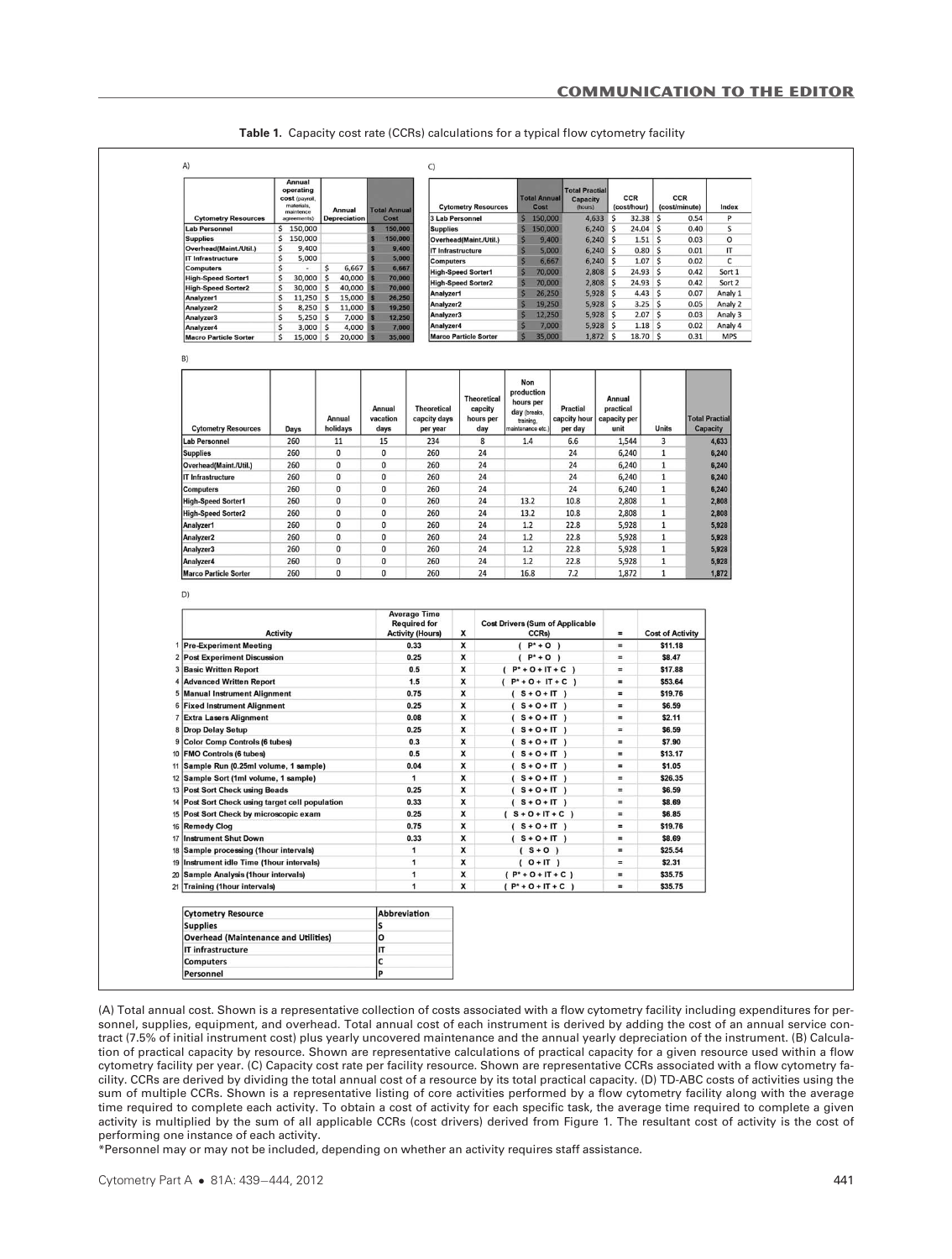

Figure 1. Screen shot of Filemaker TD-ABC data entry fields. Shown is a representative example of the primary layout of our flow cytometry facility's Filemaker database that allows for quick data entry of experimental variables required for TD-ABC calculations of experiment cost. The data-entry fields include five primary fields that described the service and 38 secondary fields that tallied the activity list items for each service. This example was performed on a high-speed sorter. Pre and post experiment meetings, as well as an advanced report, were tallied as ''1'' indicating that these were the communication activities of the service. The average time required for these activities was 2.08 h. The number ''1'' was selected at the top of the instrument setup, sample run, and instrument function boxes, indicating that instrument setup, operation, and shutdown were all performed by a facility staff member. The cumulative time of instrument use was 1.5 h; 0.75 h for a manual laser alignment, 0.42 h to run 10 samples at approximately 2.5 min per sample, and 0.33 h for instrument shutdown. The resource capacity use box showed a running total of the time use of the specific resource categories.

to strategically plan laboratory management decisions by forecasting the cost effects (i.e., how would the purchase of a new sorter, or a raise for an employee, or the lengthening of daily hours of operation affect the facility's long-term cost and capacity?). For this purpose, the database was structured as two distinct tables that could be related to each other through the use of a unique identifier, called ''uniqueCCRnumber'' (Supporting Information Fig. S4). The first table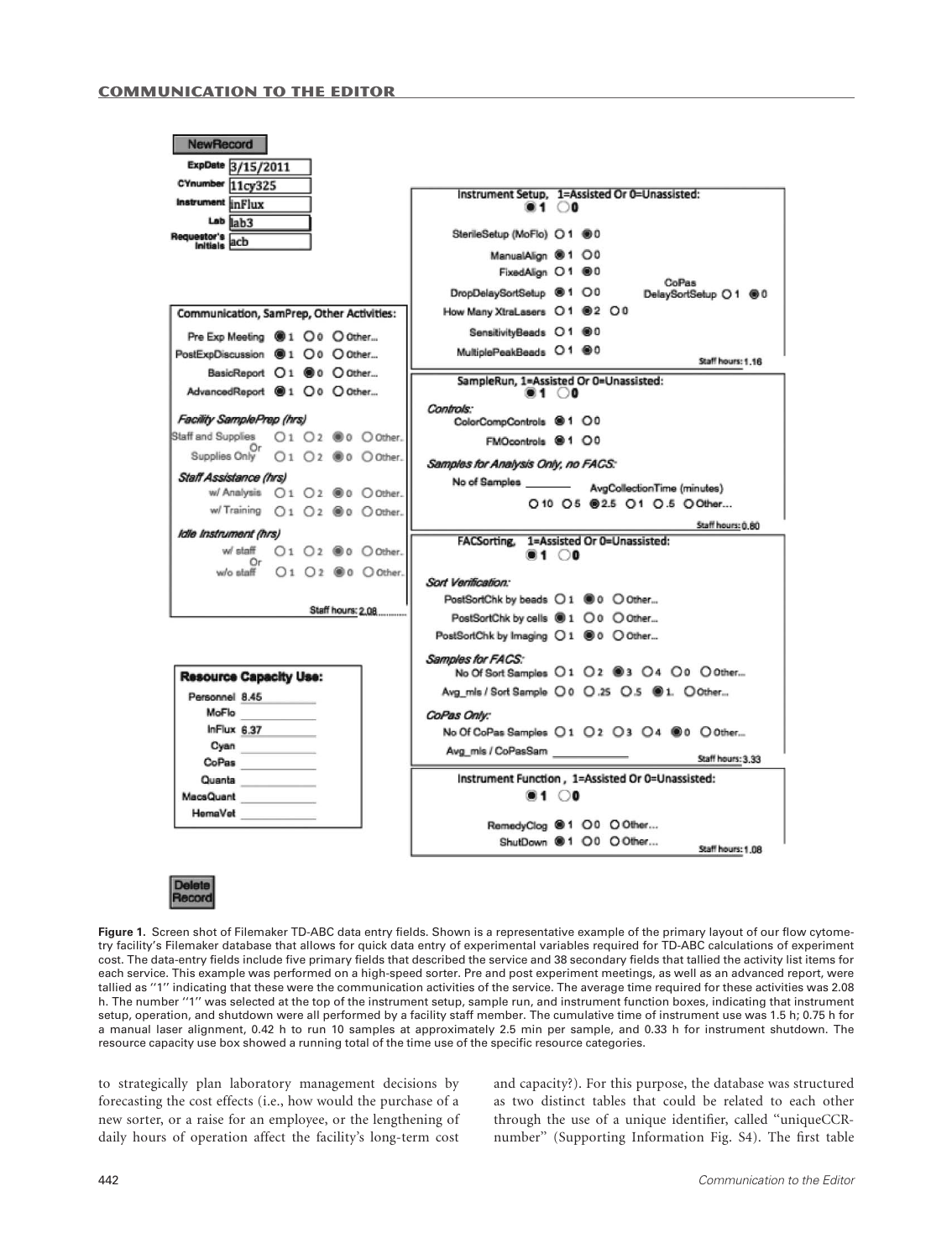was called TDABC\_CCR\_Values and it held the CCRs and activity list's average time duration values (from Table 1). Every time a new record was added to this table a uniqueCCRnumber was auto-generated, as a field of that record. The second table was called TDABC\_ActivityData and it held the activity data, described in the previous two paragraphs. Each record in this second table had a field for the selection of one of the uniqueCCRnumbers from the first table. Selecting a uniqueCCRnumber in this field of the second table would establish a database ''relationship,'' or link, with the specified TDABC\_CCR\_Values record of the first table. When a link was established with a specific TDABC\_CCR\_Value record, the calculations for costs and resource capacity usage were performed using only that record's CCR values. This two-table approach made it possible for multiple versions of the facility's CCRs or activity time durations to be created; one for the current operations costs and capacities, and others for various hypothetical scenarios. These different versions were then available to be tested against the 3-month set of activity data. This database required about 2 working days for design, construction, and debugging.

Thus far, we have only considered the used portion of resource capacities and the cost to supply these capacities; however, it should be noted that unused portions of capacity are important to consider because they often lead to unreimbursed costs for the facility. In other words, an unused hour of a resource's capacity costs as much as a used hour; however, it is not typical to charge a facility user for unused resources, which has important financial consequences. In our example dataset, the unused capacities were determined by subtracting the used capacity hours for a resource (calculated by the database) from total practical capacities for that resource. Example results from such an analysis are described by Supporting Information Figure S2.

Although it is possible to use TD-ABC model to determine a set of charge rates for services performed in the facility (see below), it is also important to note that costs determined by the TD-ABC model as described so far should not be used directly to determine user charges (i.e., the precise cost for a service as determined by TD-ABC should not be equal to the charge for that service incident). The rationale for this is first, service charges should be predictable. If a requester is to book a service, a rate schedule should be easily recalled and/or predictable so that the financial expectations are clear. If the TD-ABC model were used to generate charges directly, it would be unrealistic to expect that a requestor would understand the interplay of resources and activities. Second, reasons sometimes exist to intentionally decouple actual costs from service charges to guide the use (and therefore capacity) of resources. For example, a reduced charge rate for after-hour use of an instrument can increase the instrument's overall used capacity by encouraging users to seek training for after-hours use. Lastly, the TD-ABC cost results are not subdivided as direct and indirect costs; however, governmental agencies such as the NIH or HEI's may require these distinctions to be made (4,5). Nevertheless, TD-ABC is a valuable tool for determining and categorizing exact

operations costs, and this information is then available to indirectly guide the process for determining service charge rates. The specifics of how any particular facility translates costs into user fees or charge rates will depend on the financial circumstances and goals of the facility in question.

Although TD-ABC cost values should not be used directly as service charges, there is a simple way to use a modified version of the TD-ABC's CCRs to determine accurate service charge rates. First, evaluate the facility's financial structure and determine which types of costs are recoverable and which are not. This will depend on the region of the world, funding agencies involved, and guidelines of the facility's parent organization. Often, indirect operation costs such as utilities, facility maintenance, rent, equipment depreciation, and administration costs cannot be recovered through service charges. These costs are generally recovered through facility and administrative charges on grants or are covered by the institution. Whereas, direct costs like employees' salaries, supplies, and equipment operation costs are typically recoverable. After determining what costs are recoverable through user fees, subtract the nonrecoverable costs from the numerators of the respective resource's CCR (e.g., Table 1A, the depreciation amounts for a high-speed sorter, \$40,000, would be subtracted from the yearly total). These subtractions should be performed as needed across the full set of applicable CCRs. If funds are available to subsidize core facility costs the subsidy should be applied to reduce expenses for items that are not directly scheduled by the user. These would be costs associated with resources that are shared across the facility versus resources identified and used in specific experiments. Applying institutional subsidies to the supplies resource, for example, would allow operations to be subsidized more equally than applying it to a specific instrument, since supplies are used across the majority of activities. Third, divide the remaining ''charge acceptable'' costs by the unchanged CCR denominators (practical capacity hours), to produce a set of service charge rates. For our example facility where institutional support pays most of the supplies costs, only the categories of personnel and equipment (subdivided based on instrument) retained significant values, which were then used as service charge rates. These rates were used in association with electronic resource calendars so users could schedule an experiment, make the selection of staff assistance or unassisted-use, and see the applicable service charge rates and estimated final charge values based on their selections.

There were several caveats regarding the use of this charge rate method. First, we chose the costs of unused resource capacities would not be recuperated through service fees. Instead, we challenged ourselves to design operational strategies that maximize the use of resource capacities. It was also important to note that unused capacities are common and valuable to maintain in facility environments. In our facility example, a macro-particle sorter was used six times in 3 months, 20.7 h (4.4%) out of 468 h of available capacity. The cost of operation of the macro-particle sorter for the three